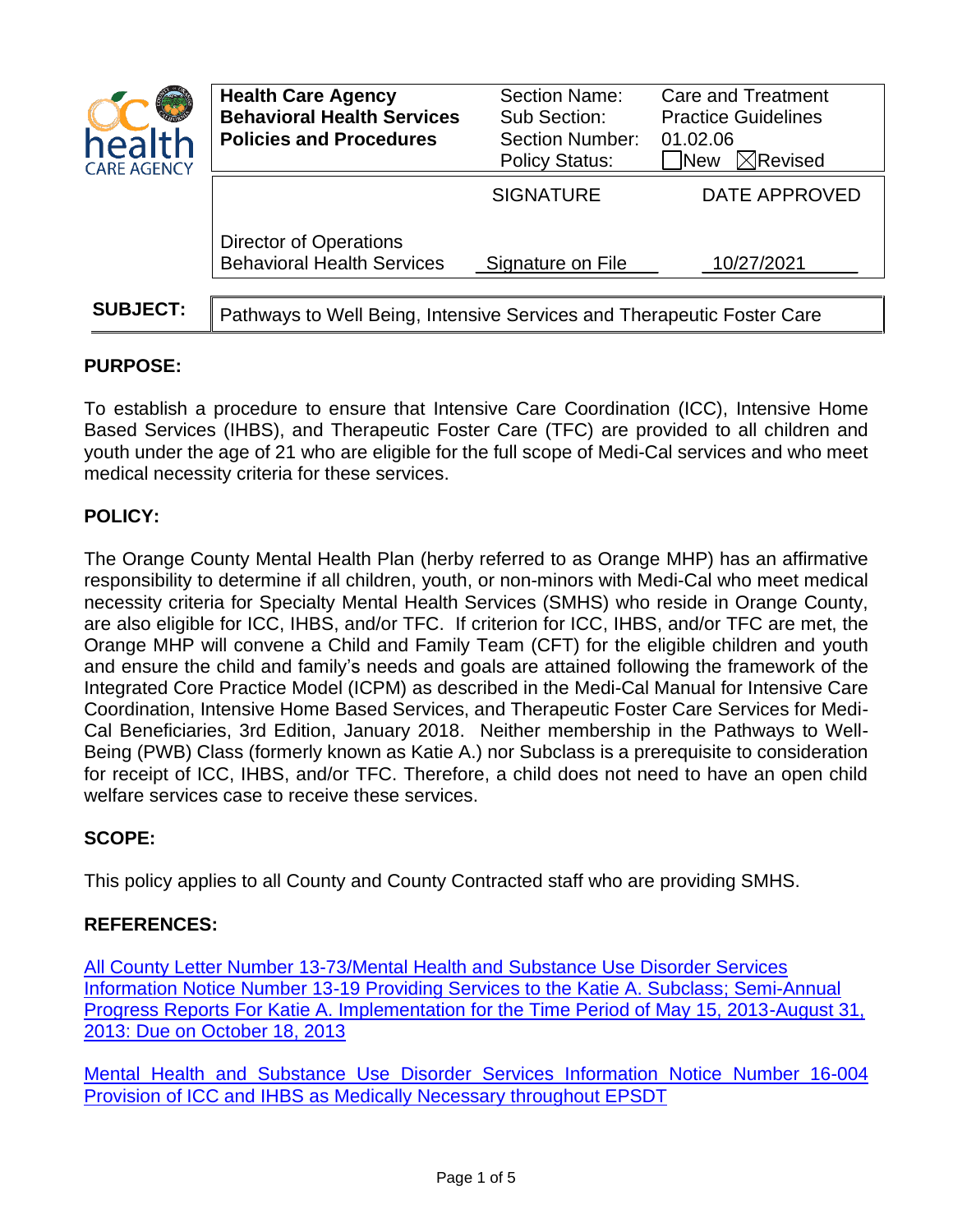[All County Information Notice Number I-05-17/Mental Health and Substance Use Disorder](https://www.dhcs.ca.gov/services/MH/Documents/PPQA%20Pages/IN_17-009_Therapeutic_%20Foster_Care_%20(TFC)_Service_Model_and_Parent_Qualifications.pdf)  [Services Information Notice Number 17-009 Therapeutic Foster Care Service Model and Parent](https://www.dhcs.ca.gov/services/MH/Documents/PPQA%20Pages/IN_17-009_Therapeutic_%20Foster_Care_%20(TFC)_Service_Model_and_Parent_Qualifications.pdf)  **[Qualifications](https://www.dhcs.ca.gov/services/MH/Documents/PPQA%20Pages/IN_17-009_Therapeutic_%20Foster_Care_%20(TFC)_Service_Model_and_Parent_Qualifications.pdf)** 

Medi-Cal Manual [for Intensive Care Coordination \(ICC\), Intensive Home Based Services \(IHBS\),](https://www.dhcs.ca.gov/Documents/ChildrensMHContentFlaggedForRemoval/Manuals/Medi-Cal_Manual_Third_Edition.pdf)  [and Therapeutic Foster Care \(TFC\) Services for Medi-Cal Beneficiaries, Third Edition, January](https://www.dhcs.ca.gov/Documents/ChildrensMHContentFlaggedForRemoval/Manuals/Medi-Cal_Manual_Third_Edition.pdf)  [2018](https://www.dhcs.ca.gov/Documents/ChildrensMHContentFlaggedForRemoval/Manuals/Medi-Cal_Manual_Third_Edition.pdf)

[The California Integrated Core Practice Model for Children, Youth, and Families 2018](http://www.cdss.ca.gov/Portals/9/CCR/FINAL%20Integrated%20Core%20Practice%20Model.pdf?ver=2018-05-22-085704-833)

[Pathways to Well Being/Intensive Services Eligibility Assessment Form](http://www.ochealthinfo.com/civicax/filebank/blobdload.aspx?BlobID=78307)

[County of Orange Child and Family Team \(CFT\)](http://www.ochealthinfo.com/civicax/filebank/blobdload.aspx?BlobID=96655) Plan (F063-25-806 R 11/17)

#### **DEFINITIONS:**

Care Plan (CP) – a service plan developed based on the beneficiary's impairments identified during the Assessment period. These may include but are not limited to the following: living situations, housing, daily activities, social networks, occupation, finances, mental illness management, and physical health care. The CP is developed in collaboration with the client and should be completed within the documented time frames.

Child and Family Team (CFT) - the group of people who are involved in supporting the child and family to achieve their goals and successfully transition out of the formal child and family systems of care. Individuals working as part of the CFT each have their own roles and responsibilities, but they work together as members of an integrated team to plan, implement, refine, and transition services.

Integrated Core Practice Model (ICPM) - defines the values, principles, and expectations for team-based practice behaviors and activities for all child welfare, juvenile probation, and mental health agencies, service providers, and community/tribal partners working with children, youth, and families who are being served by more than one public agency.

Intensive Care Coordination (ICC) - a SMHS available to Medi-Cal eligible children and youth under the age of 21 who meet medical necessity criteria. ICC is a targeted case management service that facilitates assessment of, care planning for, and coordination of, services. ICC service components include: assessing; service planning and implementation; monitoring and adapting; and transition. ICC services must be delivered using a CFT to develop and guide the planning and service delivery process.

Intensive Home Based Services (IHBS) - a SMHS available to Medi-Cal eligible children and youth under the age of 21 who meet medical necessity criteria. Services are intensive, individualized, strengths-based, and needs-driven activities that support the engagement and participation of the child or youth and his/her significant support persons, and help the child or youth develop skills and achieve the goals and objectives of the plan. Service is expected to be of significant intensity to address the mental health and behavioral needs of the child or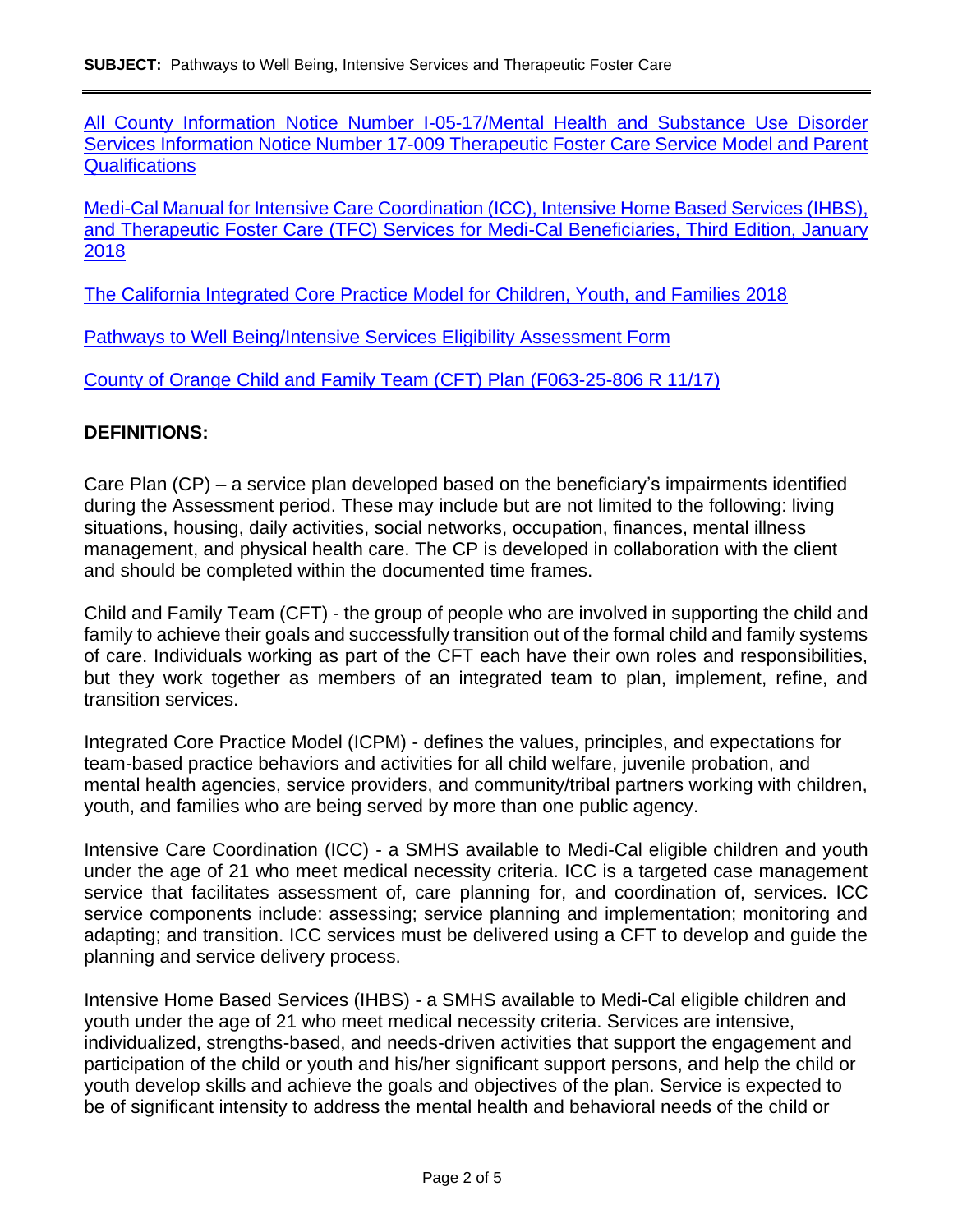youth, consistent with the mental health and integrated CFT plan, and will be predominantly delivered outside an office setting, in the home, school, or community.

Therapeutic Foster Care (TFC) – a SMHS available to Medi-Cal eligible children and youth under the age of 21 who meet medical necessity criteria. TFC is a short-term, intensive, highly coordinated, trauma-informed, and individualized intervention, provided by a TFC parent to a child or youth who has complex emotional and behavioral needs.

Intensive Services (IS) – ICC, IHBS, and/or TFC provided through the EPSDT benefit to all children and youth under the age of 21 who are eligible for the full scope of Medi-Cal services and who meet medical necessity criteria for these services. The child or youth does not need to have an open child welfare services case to receive these services.

Pathways to Well Being (PWB) Subclass - Children and youth under the age of 21 who are eligible for full scope Medi-Cal, meeting medical necessity criteria for SMHS, has an open child welfare services case, and meet either of the following criteria:

- Child is currently in or being considered for: Wraparound, therapeutic foster care or other intensive services, therapeutic behavioral services, specialized care rate due to behavioral health needs or crisis stabilization/intervention or;
- Child is currently in or being considered for a group home/Short Term Residential Therapeutic Program (STRTP), a psychiatric hospital or 24-hour mental health treatment, or has experienced three or more placements within 24 months due to behavioral health needs.

Specialty Mental Health Services (SMHS) - Medi-Cal services available to children, youth, and adults. SMHS include medically necessary services to correct or ameliorate impairments and mental illnesses or conditions available through the Medi-Cal Early and Periodic Screening, Diagnostic and Treatment (EPSDT) benefit. This benefit is available to beneficiaries under the age of 21 who are eligible for full scope Medi-Cal. These services may include crisis counseling, individual/group/family therapy, medication management, targeted case management, psychological testing, psychiatric inpatient hospitalization, and recovery services.

### **PROCEDURE:**

- I. When a Children and Youth Behavioral Health (CYBH) County or County contracted clinic opens a new case, the Plan Coordinator (PC) or designee shall establish and document medical necessity in the client's Electronic Health Record (EHR) or chart then complete the Pathways to Well Being/Intensive Service Eligibility Assessment Form to determine if the case meets the requirements to receive ICC/IHBS/TFC services.
- II. If there is an open Child Welfare Case, the PC or designee shall complete the Pathways to Well Being (PWB) section of the Eligibility Assessment Form.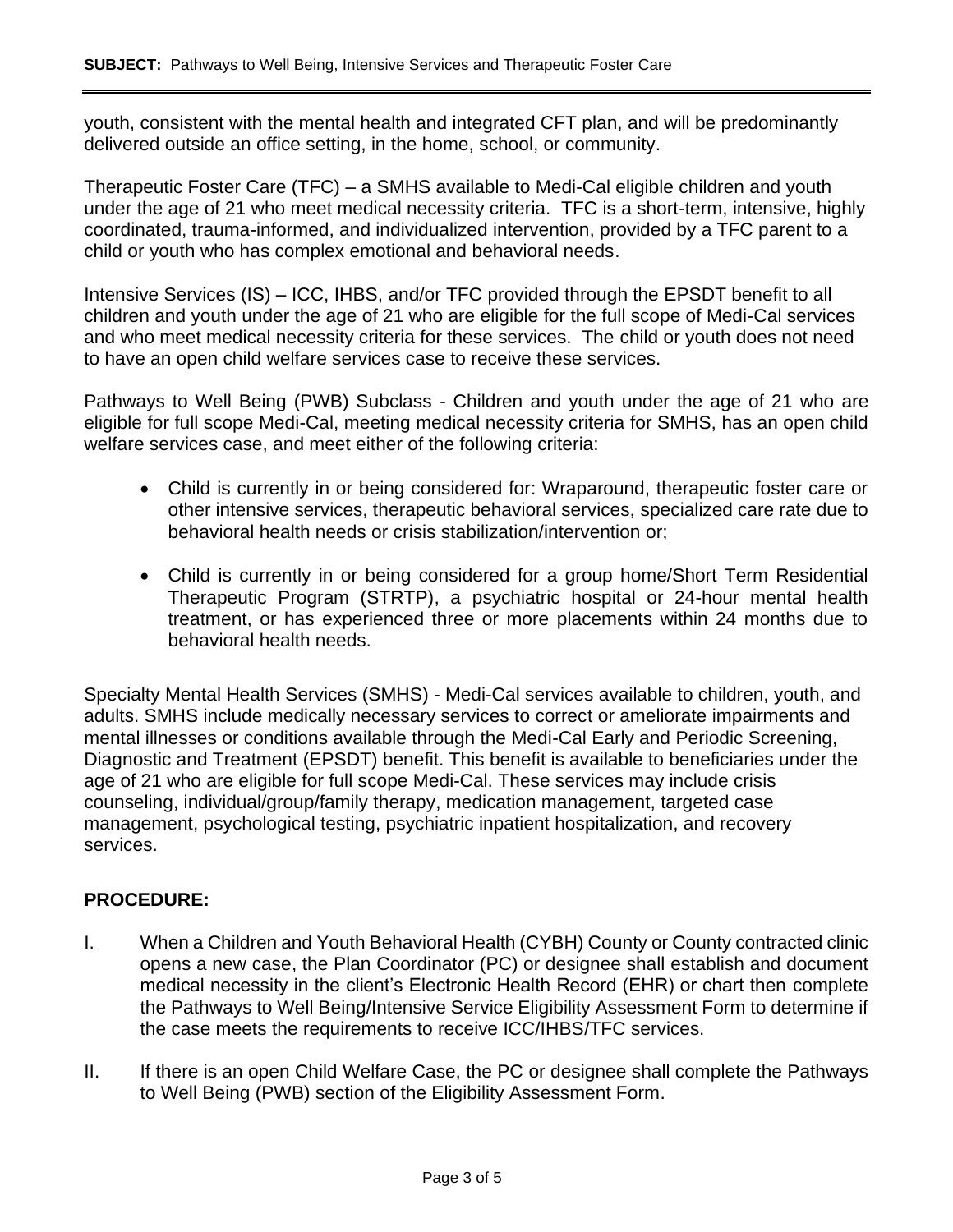- A. Regardless of PWB eligibility, the PC or designee shall send via secure encrypted email, (does not fax) a copy of the Pathways to Well-Being/Intensive Services Eligibility Assessment Form to the following three Orange County Social Service Agency (OC SSA) inboxes: Assigned social worker, CFT Inbox, and Public Health Nurse (PHN) Inbox if the beneficiary has Orange County Medi-Cal.
	- 1. For out-of-County Medi-Cal beneficiaries who meet the criteria for PWB subclass eligibility, the Eligibility Assessment Form shall not be sent via secure email to the OC SSA's inboxes listed above. The PC or designee shall notify the assigned Social Worker from the County of Origin if the PWB subclass eligibility is met and shall make him/herself available to participate in CFT meetings via telephone.
- B. If eligible for the PWB subclass, the PC or designee shall call the assigned SSA social worker and provide the social worker with dates and times available for a PWB CFT meeting.
- C. The assigned SSA social worker shall arrange and schedule the PWB CFT meeting through their "CFT Scheduler."
- D. The PC or designee shall take on the role of the ICC Coordinator and serve as the single point of accountability for the PWB CFT.
- E. The PC or designee shall attend all PWB CFT meetings with the child/family and the assigned SSA social worker.
- F. As the ICC Coordinator, the PC or designee shall complete the "CFT Plan" at the initial PWB CFT meeting and for all subsequent meetings.
- G. The CFT Plan shall be reviewed no less frequently than every 90 days by the CFT members.
- III. If there is no open Child Welfare Case, the PC or designee shall complete the Intensive Services section of the Eligibility Assessment Form.
	- A. If eligible for Intensive Services (IS), the PC or designee shall take on the role of the ICC Coordinator and serve as the single point of accountability for the CFT.
	- B. The PC or designee shall schedule and attend all CFT meetings with the child/family and any ancillary providers or support systems.
	- C. As the ICC Coordinator, the PC or designee shall document the CFT meetings in a progress note and use the Care Plan in lieu of the CFT Plan as a guide for the CFT goals.
	- D. The frequency of CFT meetings shall be based on the specific needs of the child/family or as changes occur to the Care Plan.